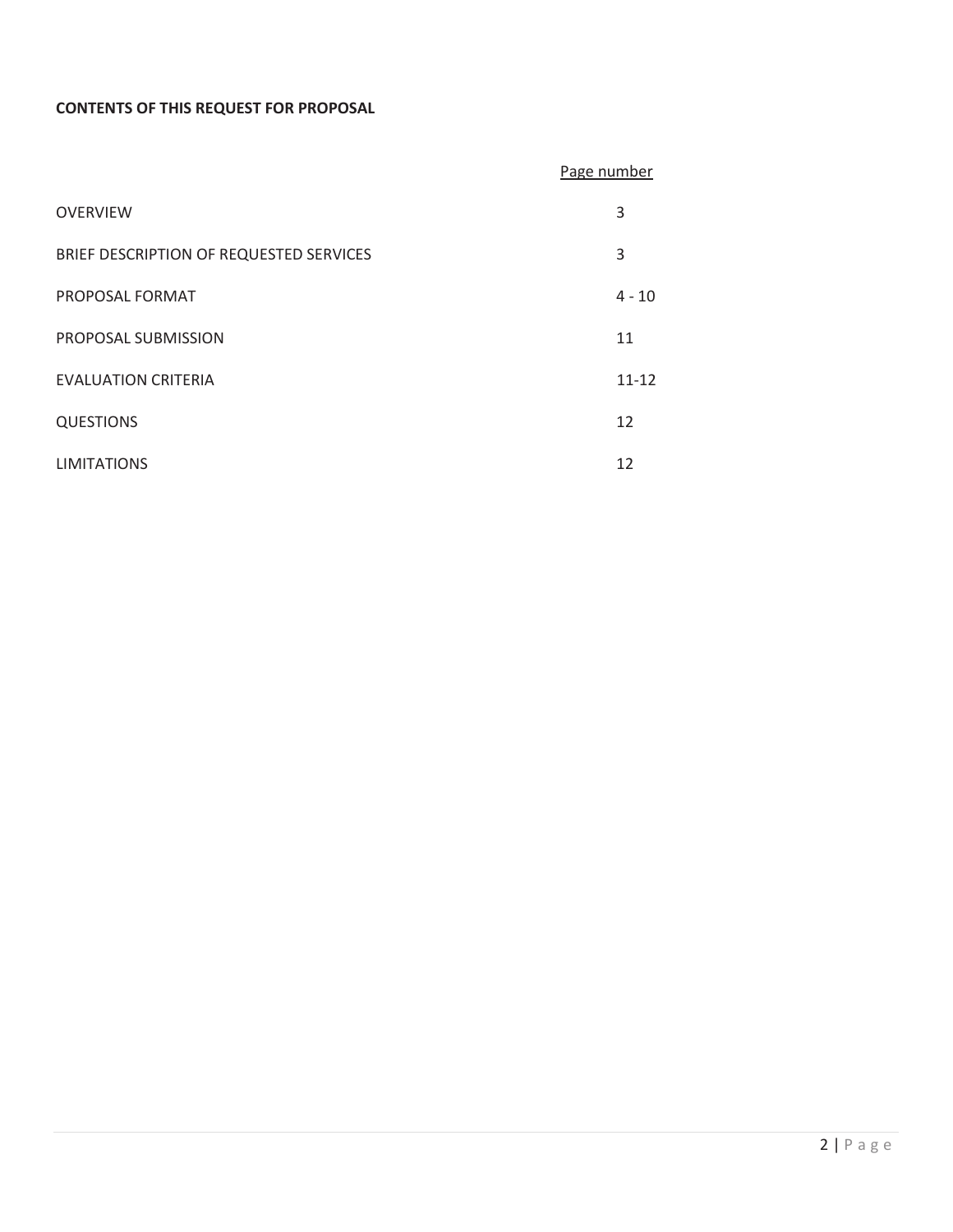## **OVERVIEW**

#### **BRIEF DESCRIPTION OF THE AGENCY**

Ashland County Department of Job & Family Services provides an array of family and social services. Services may include but are not limited to **Family Stability** (Ohio Works First (OWF), Food Assistance, Medicaid, Prevention-Retention-Contingency (PRC), Child Care & Medical Transportation; **Social Services** (Adult Protective Services, Title XX contracted services); **Children Services, Child Support Enforcement Agency**, and **Workforce Development**.

The OhioMeansJobs Center is co-located within the Ashland County Department of Job & Family Services. The OhioMeansJobs Center provides workforce development through direct service, contracted services and/or linkage to other OhioMeansJobs Centers. The Ashland OhioMeansJobs Center at Ashland County Department of Job & Family Services serve Ohio Works First applicants and recipients, Food Assistance applicants and recipients, dislocated workers, job seeking adults unemployed or underemployed and economically disadvantaged youth directly or through contracted services.

#### **BRIEF DESCRIPTION OF REQUESTED SERVICES**

The Ashland County Department of Job & Family Services is seeking a youth services program that helps prepare today's young people to become the workforce of tomorrow. Programs should include services that provide a sequenced link between learning and development, community involvement, the world of work and life-long learning. The program should consider leadership and citizenship skills, educational achievement levels and experience, the current job market, trends and forecasts, as well as appropriate transitional life preparation skills for youth to be able to enter the labor market. The youth service program should provide year-round employment and training; including all 14 WIOA Program Elements, to economically disadvantaged youth ages 14 through 24 within the framework of the Workforce Innovation and Opportunity Act (WIOA) and the Comprehensive Case Management and Employment Program (CCMEP). The to be served may include WIOA /CCMEP eligible youth, and Temporary Assistance for Needy Families (TANF) eligible youth.

CCMEP is an innovative program that can help low-income 14- to 24-year-olds build career paths, find employment and break the cycle of poverty. It offers a wide range of services specifically tailored to everyone. Participants spend about 20 hours a week in CCMEP activities designed to help them achieve goals related to employment in their chosen career, increased earnings and/or obtaining a work certificate or credential. After they achieve these goals, they continue to receive follow-up services. These can include such things as leadership training, help with work-related problems, mentoring and/or work-related peer support groups.

Low-income 14- to 24-year-olds who are registered for a Workforce Innovation and Opportunity Act (WIOA) program and are considered to have a barrier to employment and work-eligible 14- to 24-year-olds receiving Ohio Works First (OWF) cash assistance are required to participate in CCMEP. Non work eligible OWF recipients ages 14 to 24 may volunteer to participate in CCMEP. Individuals ages 14 to 24 who receive benefits or services through the Prevention, Retention and Contingency program also may volunteer within 90 days of receiving a benefit or service.

An organization may submit proposal(s) for one of the key program elements or all the key program elements. However, any comprehensive program must include a Summer Employment component. Any single element program must include interface with a comprehensive program.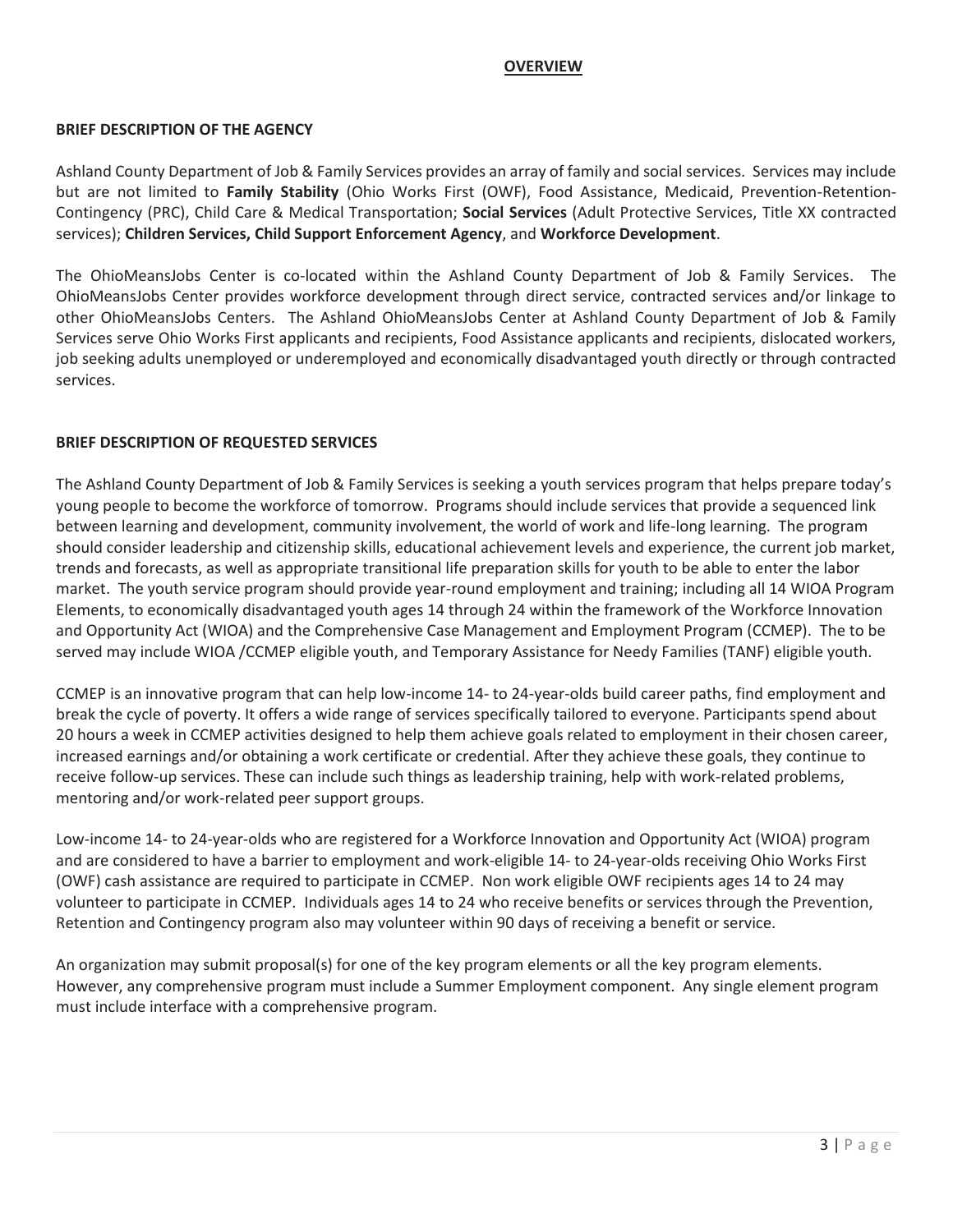## **PROPOSAL FORMAT**

Each proposal must be submitted following the outline below. The proposal shall include all the components in the order in which they are outlined. Each section of the proposal shall be labels with the same headings as the outline. This enables reviewers to find required items and evaluate the submission in the most accurate manner.

### **COVER/SIGNATURE SHEET:**

Each proposal must be signed by an authorized representative of the vendor and include the names of individuals authorized to negotiate with the Ashland County Department of Job & Family Services.

## **TABLE OF CONTENTS**

### **I. SUMMARY/OVERVIEW**

Include a brief; one or two pages, summary of the project.

#### **II. PROGRAM NARRATIVE**

Outline the proposed project, including all the necessary components described in the sections that follow.

### **A. DESIRED OUTCOMES AND GOALS**

The Program must provide participants with real employability skills. Participants should be prepared to enter the workforce by achieving at least one goal in the following goal areas: Occupational skills, work readiness or basic skills. This shall be accomplished by providing, according to each individual youth's plan, subsidized or unsubsidized work experience or linkage to occupational training, standardized pre-employment skills training, and direct or indirect tutoring. The proposing organization may subcontract the necessary activities with appropriate service providers.

It is expected that participants will learn measurable skills that can lead them to long term self-sufficient employment into their adulthood. It is further expected that participating youth will improve school attendance and will be assisted in remaining in school and/or achieving a high school diploma or equivalency or other workforce relevant credentials.

A successful proposal should explain how these desired outcomes shall be accomplished. The outcomes would not simple be numbers but, nevertheless, must be measurable and must be obtainable by the population that is served. The successful applicant should also indicate the projected number of youths to be served, separately for both the in-school and out of school components, for each county they are proposing to serve.

### **B. OPERATIONAL DETAILS**

### *1. TIMEFRAME OF THE PROJECT*

The proposed project shall be for a period of up to two (2) funding years that will begin July 1, 2022, and concludes June 30, 2024. The Ashland County Department of Job & Family Services will award sub-grant agreements for two years at a time with budgets to be renegotiated each fiscal year. Ashland County Department of Job & Family Services will consider extension of the agreement for operation of two additional fiscal years contingent upon funding and performance of the sub-grantee.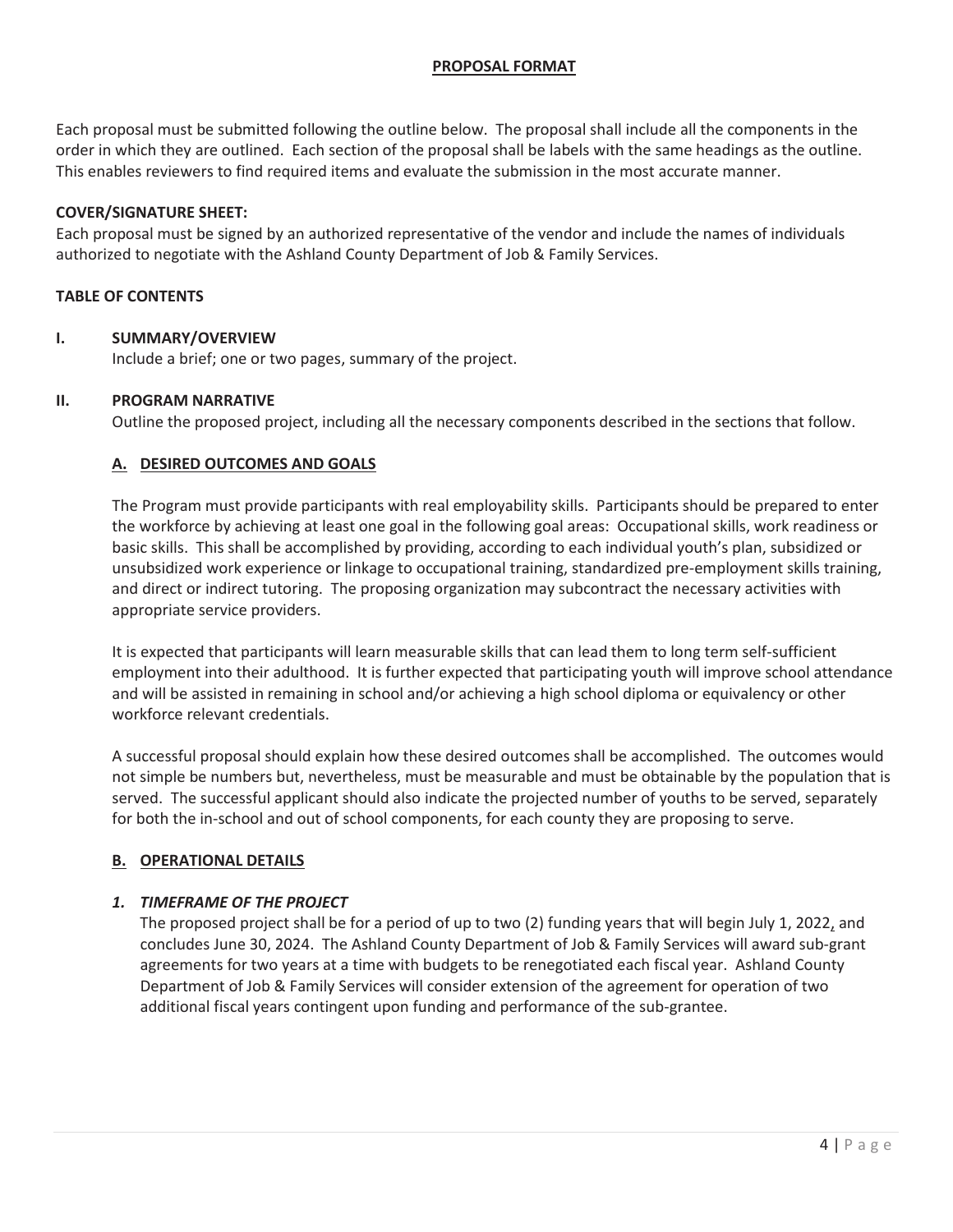# *2. CAPACITY OF THE PROJECT*

- The project(s) must be fiscally able to process payment for youth services that are funding through the project using the WIOA or TANF funds.
- The project(s) must ensure that only eligible youth receive funded services.
- The project(s) must be prepared to certify and document eligibility for youth enrollees. WIOA youth eligibility is maintained until the youth exits the program. TANF enrollees must have eligibility recertified every 6 months.
- **•** Participants should be requested to commit to a proposed comprehensive workforce development project for a minimum of 12 months.
- **•** The project(s) must operate within and throughout Ashland County ensuring that services are either delivered to the youth or youth are delivered to the services.
- The proposed project(s) must have the capacity to provide, or partner with another program that provides comprehensive information and referral services to youth throughout Ashland County.
- The proposing organization(s) should have experience and a proven record of successful performance with a similar project/program of comparable size and scope; proposing organization(s) must possess the financial and technical resources to carry out the project.
- The proposed project(s) must be ready for operation beginning July 1, 2022.

## **3.** *CONFIDENTIALITY*

Describe how the program will comply with the confidentiality requirements of the Ashland County Department of Job & Family Services as well as those of the Workforce Innovation and Opportunity Act.

## *4. TRANSPORTATION*

The Ashland County Department of Job & Family Services expect that transportation limitations of an enrolled youth will be considered when planning specific activities and work experience assignments. The proposal must describe the providers' plan for transportation.

### *5. HANDBOOK*

Describe how the Program Operator shall provide a Participant Handbook that shall be developed in collaboration with the Ashland County Department of Job & Family Services staff.

# *6. CONTINUATION OF SERVICE*

The successful applicant agrees to administer payment for any/all previous fiscally obligated WIOA Youth CCMEP Program training account obligations and serve and youth already enrolled in the program from SFY2022 allocations.

### *7. CONFLICT OF INTEREST*

The applicant must assure that to the best of their knowledge, there is no conflict of interest inherent in their bid, in delivering the proposed plan of service, or in a sub-grant agreement should one by awarded. The applicant must include as part of their proposal, policies, and procedures they have in place to handle potential conflicts of interest with participants or applicants for service.

# *8. ASSURANCES*

The proposing organization assures the following:

- a. They are not on a Federal or State Debarment list.
- b. They have or will obtain sufficient general liability insurance and workers' compensation coverage. (Proof of coverage will be required prior to execution if a sub-grant is awarded)
- c. They have written authorization on file to use and reproduce any copyrighted curriculum proposed for use in their program.
- d. All personnel must meet minimum standards of licensure or qualifications to deliver any program element which requires such standards.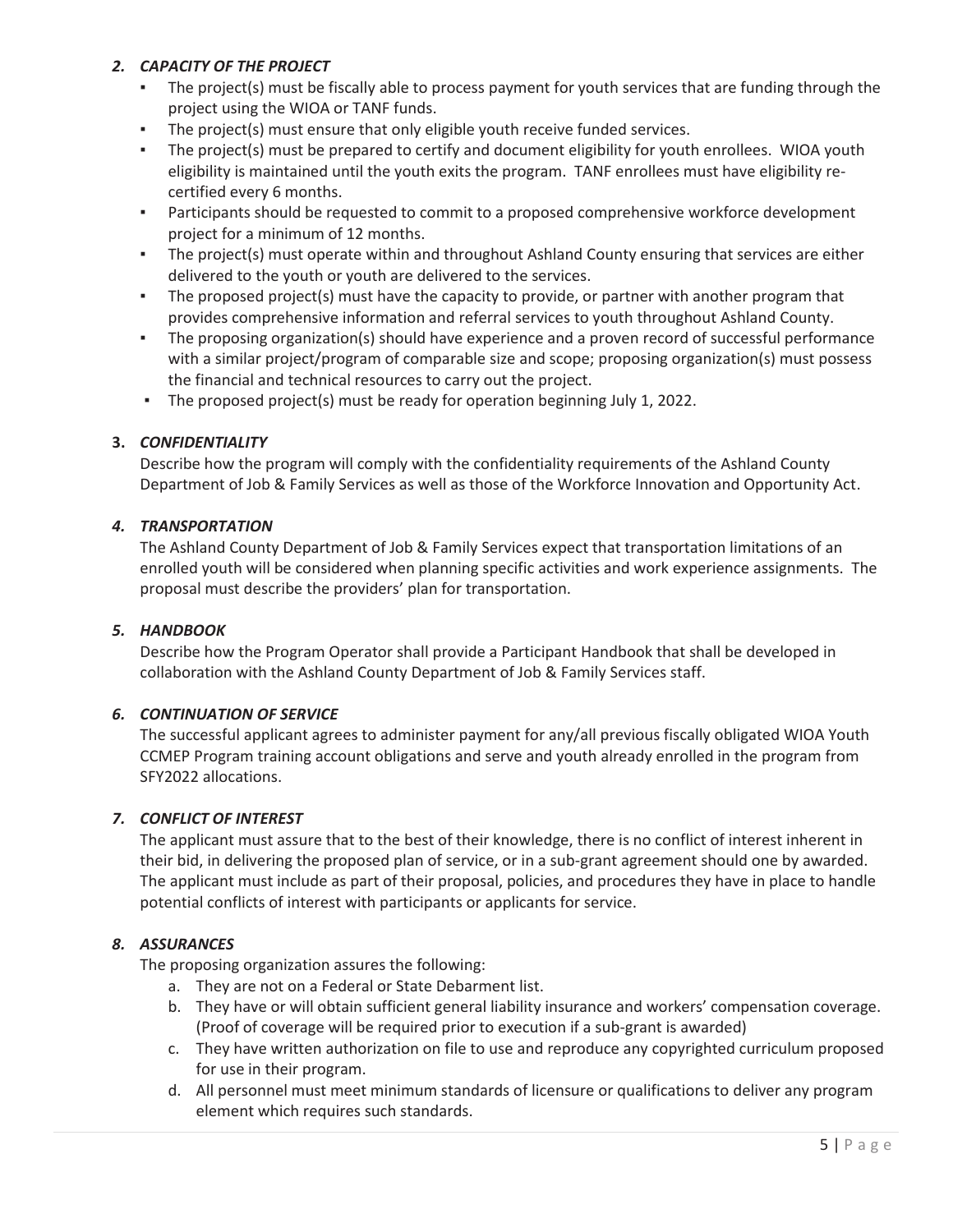e. They abide by all Civil Rights and Equal Opportunity standards regarding employment and service provision practices.

# **C. SERVICES TO BE PERFORMED/PROGRAM DESCRIPTION**

# **1.** *CORE SERVICES*

Describe your capacity to provide youth with information and referral to needed services including but not limited to employment statistics information, job vacancy listings, job skill requirements and in-demand occupations, information about training providers, information on supportive services and referral to supportive services, assessment of skill levels, aptitudes, abilities and need for supportive services, referral to tutoring, mentoring and other educational and social services.

# **2.** *WIOA YOUTH CCMEP SERVICES/ACTIVITIES, FOR YOUTH AGES 14 THROUGH 24*

a. Describe how you will provide 14 key program elements for the eligible low-income youth participants, along with 32 activities. Ashland County Department of Job & Family Services will determine if/when WIOA or TANF funds will be used, for all or part of the time that extends from July 1, 2022, to June 30, 2024. Each individual youth shall be provided one or more of the services from this list according to his or her Individual Opportunity Plan (IOP). An organization may submit proposal(s) for one of the key program elements or all key program elements. However, any comprehensive program must include a Summer Employment component. Any single element program must include interface with a comprehensive program. The 14 services are listed in Rule 5101:14-1-02 and the 32 activities are listed in Rule 5101:14-1-05.

- 1) **Tutoring**, study skills training, instruction and evidence-based dropout prevention and recovery strategies that lead to completion of the requirements for a secondary school diploma or its recognized equivalent or for a recognized postsecondary credential.
- 2) **Alternative secondary school services** or drop-out recovery services.
- 3) **Paid and unpaid work experiences** (which combine occupational and academic education, and includes summer employment, pre-apprenticeship programs, internships, job shadowing, and on-the-job training **(Note: 20% of budgeted funds must be allocated to this element)**.
- 4) **Occupational skills training**.
- 5) **Education** offered concurrently with workforce preparation activities and training for a specific occupation.
- 6) **Leadership development opportunities**, which may include community service and peer-centered activities encouraging responsibility and other positive social and civic behaviors.
- 7) **Supportive services** to enable youth to participate in CCMEP.
- 8) **Adult mentoring,** for a total of not less than 12 months that may occur both during and after participation in CCMEP.
- 9) **Follow-up services**, for not less than 12 months after completion of participation in CCMEP (not limited to supportive services, regular contact with program participants and their employers, labor market and employment information, financial literacy education, activities that help the program participant prepare for and transition to post-secondary education.
- 10) **Comprehensive guidance and counseling**, which may include drug and alcohol abuse counseling and referral.
- 11) **Financial literacy education**.
- 12) **Entrepreneurial skills training**.
- 13) **Labor market and employment information**; and
- 14) **Activities that help youth transition to post-secondary education and training.**

Comprehensive case management and employment program (CCMEP) activities must be made available to program participants. Activities are assigned to ensure that program participants receive the appropriate service(s). Each activity must be connected to a service, and the available activities for program participants include, but are not limited to: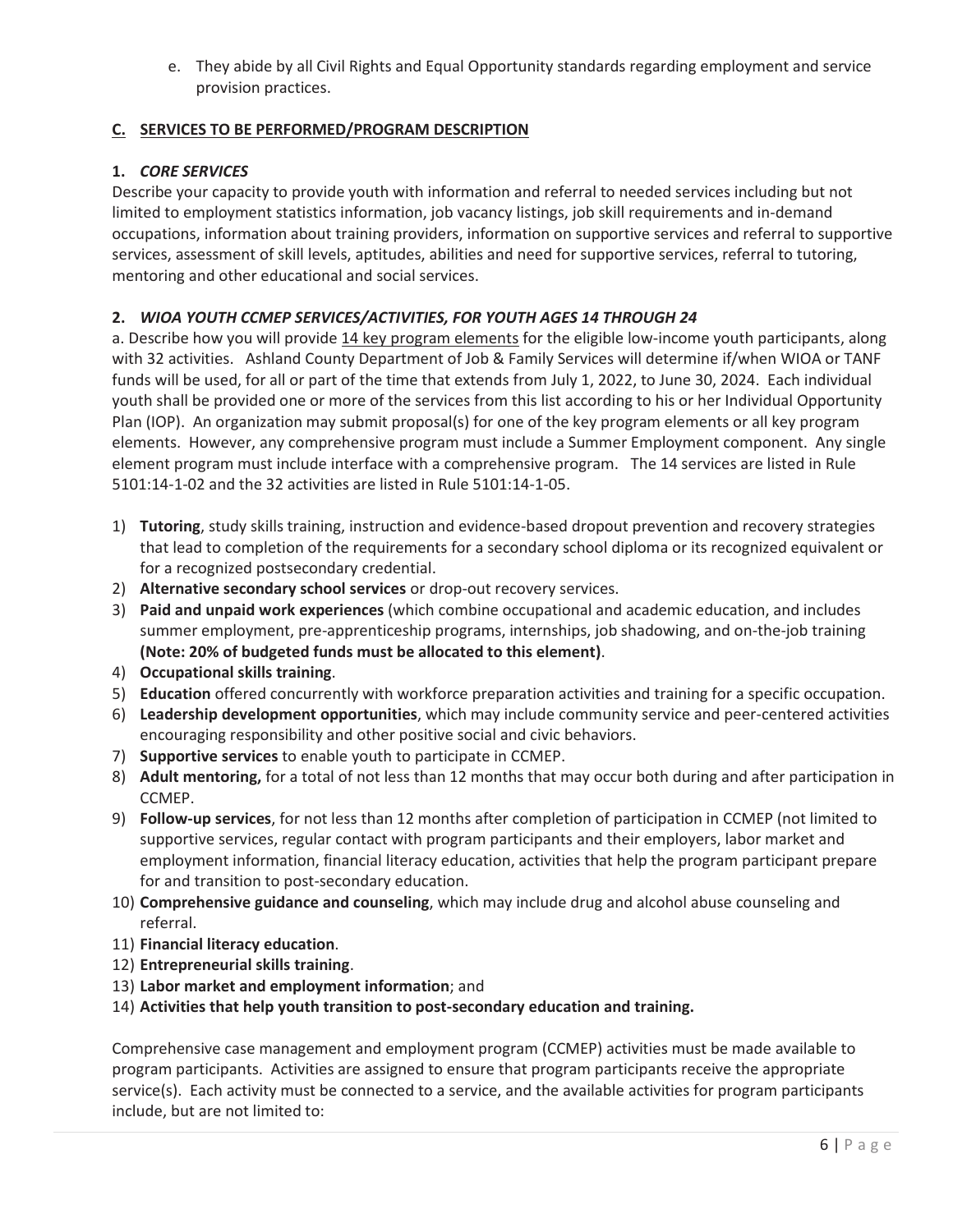(1) Unsubsidized employment.

(2) Subsidized employment.

(3) Work experience.

(4) On-the-job training.

(5) Job search.

(6) Community service.

(7) Vocational education training.

(8) Job skills training directly related to employment.

(9) Education directly related to employment in the case of a recipient who has not received a high school diploma or a certificate of high school equivalency.

(10) Satisfactory attendance at secondary school or in a course of study leading to a certificate of general equivalence, in the case of a recipient who has not completed secondary school or received such a certificate. (11) Internships.

(12) Summer employment.

(13) Job shadowing.

(14) Pre-apprenticeship opportunities. This includes programs or a set of strategies designed to prepare individuals to enter and succeed in registered apprenticeship programs and have a documented partnership with at least one, if not more, registered apprenticeship programs.

(15) Career counseling. This includes a facilitated exploration of occupational and industry information that will lead to a first, new, or better job for the program participant.

(16) Adult mentoring.

(17) Entrepreneurial skills training.

(18) Tutoring, study skills training.

(19) Job readiness training.

(20) Parenting classes.

(21) Life skills classes.

(22) Participation in an alcohol or drug addiction program certified by the department of mental health and addiction services under section 5119.36 of the Revised Code.

(23) Finding a home in the case of a homeless assistance group.

(24) Residing in, or attempting to get admission into, a domestic violence shelter, receiving counseling services, or treatment related to the domestic violence or participating in criminal justice or civil legal activities against the domestic violence offender.

(25) Attending English as a second language course.

(26) Mental health treatment.

(27) Rehabilitation activities.

(28) Financial literacy education.

(29) Other workforce activities.

(30) Activities within OhioMeansJobs.com.

(31) The learning, earning, and parenting (LEAP) program for individuals required to participate in accordance with rule 5101:1-23-50 of the Administrative Code.

(32) For veterans with a significant barrier to employment, a referral to the disabled veterans outreach program (DVOP) specialist as part of the jobs for veterans state grant."

b. Youth payroll description: Youth in paid work experience and paid internship activities will be paid through the Program Provider with the use of grant funds. This will include, but not be limited to processing of youth pay checks, income tax withholding and Worker's Compensation coverage.

c. Project calendar: Provide program timelines including start up dates and length of project components.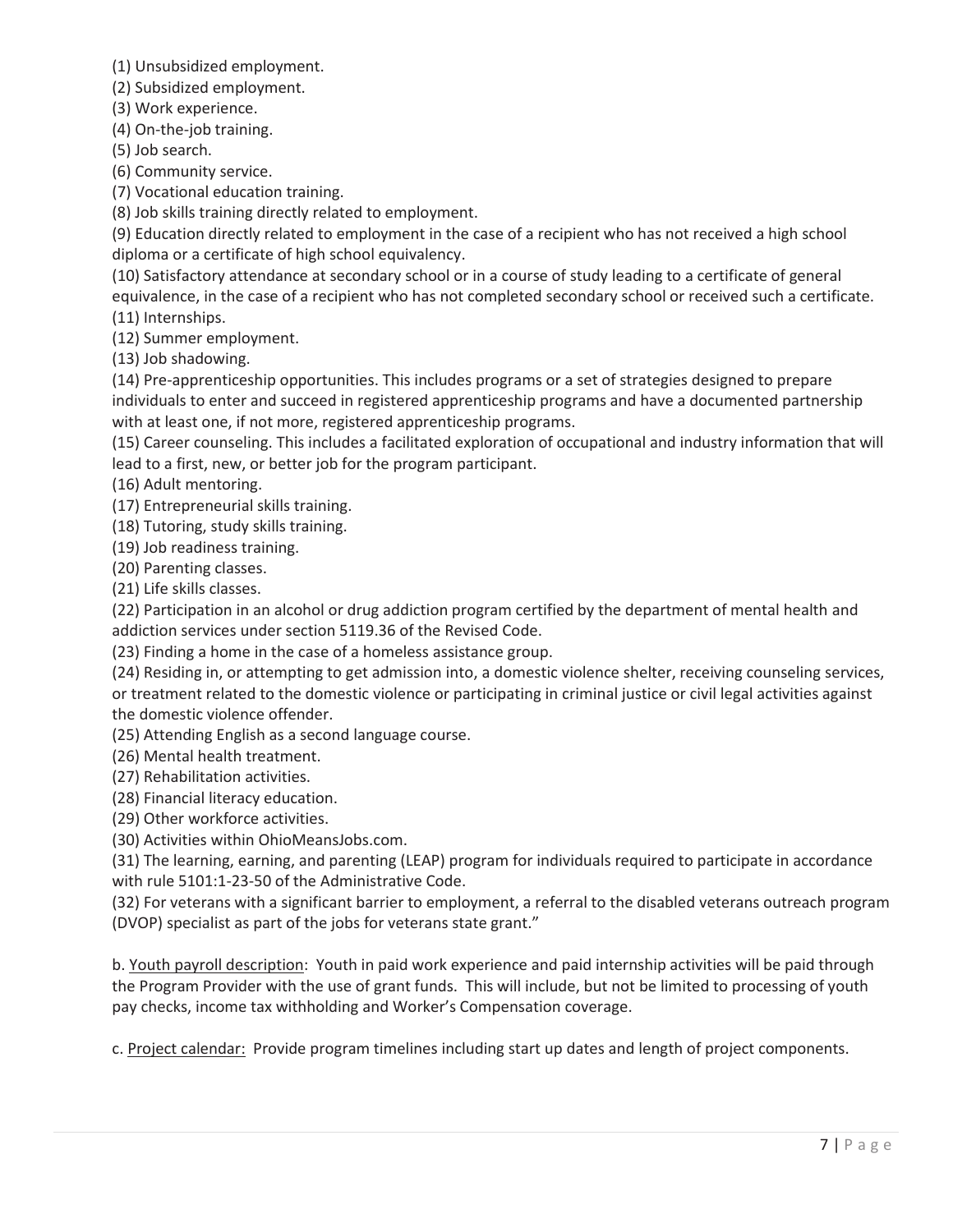d. Youth participation in planning: A successful proposal will show how youth will be involved in the planning of programming. Include positive youth development, asset building, and development of leadership skills because of including youth in planning. Show how youth will be involved in development of worksites.

# **3. RECRUITMENT AND INTAKE ACTIVITIES**

Proposing organization shall describe in detail, their plan for recruitment and retention of youth participants. Plan should include recruitment methods, target population, and strategies to measure recruitment method effectiveness. Proposing organization shall determine WIOA and/or \*TANF eligibility on a CDJFS approved form, collection of information to support verification of eligibility for services, and enrolling youth into approved youth services. \*TANF eligibility is to be re-determined every 6 months. One staff person from each program will be required to enter eligibility and other necessary data into the state data system(s).

Out of School Youth Strategy: Describe your strategy to ensure at least 75% of WIOA program funds will be spent on out-of-school youth. It is recommended that WIOA eligible college\* students, secondary school dropouts, high school graduates and General Education Development (GED) recipients all be included in this strategy. \*FAFSA dependency status must be checked, and household determined low income.

# **4.** *OBJECTIVE ASSESSMENT*

Describe the process that identifies service needs, academic levels, goals, interest, skill levels, abilities, aptitudes, measure barriers and strengths, and determines supportive service needs.

# **5.** *THE INDIVIDUAL SERVICE STRATEGY*

Describe the plan that identifies the employment goals, educational objectives and prescribes appropriate services for each individual participant. The ISS plan shall provide for:

- a. program elements in which the youth will participate
- b. strong links between academic and occupational learning
- c. preparation for post-secondary educational opportunities
- d. preparation for unsubsidized employment opportunities in appropriate cases
- e. effective connections to the job market
- f. goal setting with planned attainment dates
- g. youth activities
- h. supportive services
- i. case management and follow-up
- j. the initial ISS needs to be done before the youth is assigned to any activity.

# **6.** *CASE MANAGEMENT*

Describe how you will provide on-going case management for the youth. It is appropriate to review the IOP/ISS with the participant periodically and to make modification when needed. It is also important to use case management to determine if youth are actively engaged in receiving planned and needed services and whether goals are being met. This includes case management of services provided by another organization because of a referral from the proposing organization.

# **7.** *WORKSITE DEVELOPMENT*

Describe how you will develop, maintain, and evaluate youth work sites in both the public and private sector. Program Operators must ensure, for subsidized job placements, that no regular employee of the sponsoring worksite has been displaced by any participant and that no participant carries out a work assignment during a strike, lockout, or bona fide labor dispute. No participant may be placed into or remain in a subsidized position when any regular employee is on layoff from the same or substantially equivalent job. No placement may be used to promote or discourage union organizing. Proposing organization are required to submit a list of proposed work sites with the proposal.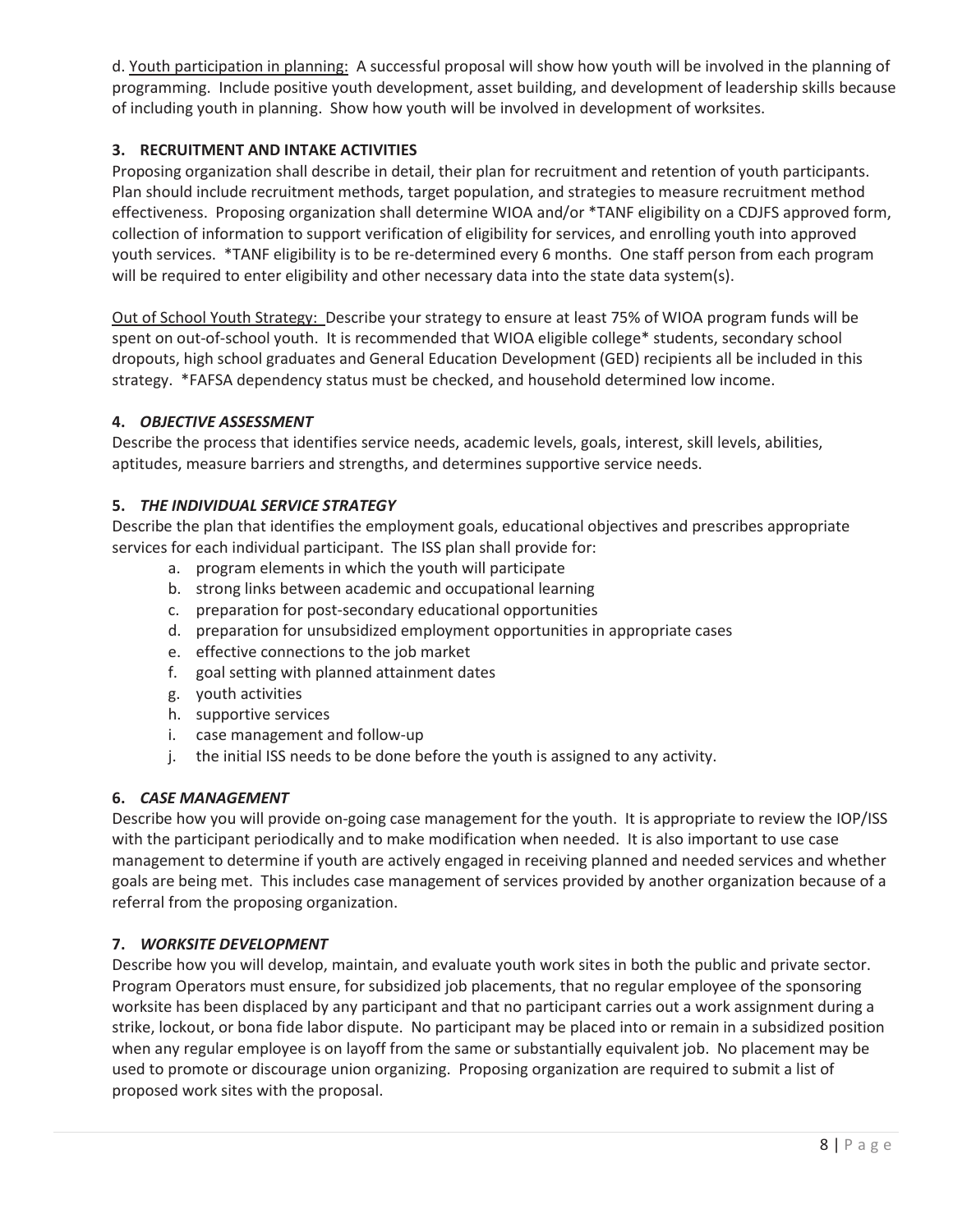## **8.** *FOLLOW-UP SERVICES*

Describe your follow-up services to include mentoring, job coaching and other strategies to ensure that the participating youth are successful. Youth will be followed for a period of 12 months upon exit from the program. Intensity of follow-up will be set dependent on the youth's identified risk level, with a minimum of quarterly contact required.

## **D. PERFORMANCE EXPECTATIONS**

The proposal must include an explanation of what the measurable outcomes of participation will be. Unless otherwise specified, outcome is based on enrolled participants. Ashland County Department of Job & Family Services reserve the right to amend performance standards to comply with changes in federal or state legislation.

Measurable outcomes of the program(s) must include at least the following minimums:

### **1.** *WIOA AND/OR TANF ENROLLED YOUTH, AGES 14 THROUGH 24*

|  | Education, Training, or Employment 2 <sup>nd</sup> Quarter After Exit 57.6 % |  |  |  |  |  |
|--|------------------------------------------------------------------------------|--|--|--|--|--|
|--|------------------------------------------------------------------------------|--|--|--|--|--|

- $\triangleright$  Median Earnings 2<sup>nd</sup> Quarter After Exit  $\zeta$  2,240
- ¾ Credential Attainment Rate 40 %
- ¾ Measurable Skill Gains 29.6 %

### **2.** *OUTCOME DATA*

Outcome data shall be made available at the request of Ashland County Department of Job & Family Services at any time up to 36 months after conclusion of the sub-grant agreement.

#### **3.** *CUSTOMER SATISFACTION MEASURES*

Satisfaction based on follow-up surveys must include at a minimum:

- a. 62% of participants, including youth participants and their parents, satisfied with services received
- b. 58% of employers, including private employers and subsidized worksite supervisors, satisfied with services

### **E. REPORTING REQUIREMENTS**

Include in your proposal a statement that you will adhere to the following reporting requirements.

### *1. MONTHLY ENROLLMENT REPORTING*

By the fifteenth  $(15<sup>th</sup>)$  of each month, the sub-grantee shall report on participant enrollment and job placement activity for the previous month.

### 2. *PROGRESS REPORT*

The sub-grantee will be required to submit a quarterly progress report that will be due three weeks after the end of the quarter. The progress report will include: 1) list of achievements which relate to the project's goals; 2) overall results to date; 3) number of youth served; 4) details of project's milestones to date; 5) goal attainments and amendments to goals; 6) project modifications; 7) budget amendments; 8) success stories and any additional program information; 9) copies of the evaluation or customer satisfaction surveys [evaluation forms or customer satisfaction surveys must be designed with approval from CDJFS.]

### 3. *FISCAL REPORTING REQUIREMENTS*

### a. Time Frame

Itemized reimbursement invoices shall be submitted to the fiscal office of Ashland County Department of Job & Family Services no later than the fifteenth  $(15<sup>th</sup>)$  day of the month following the invoice period.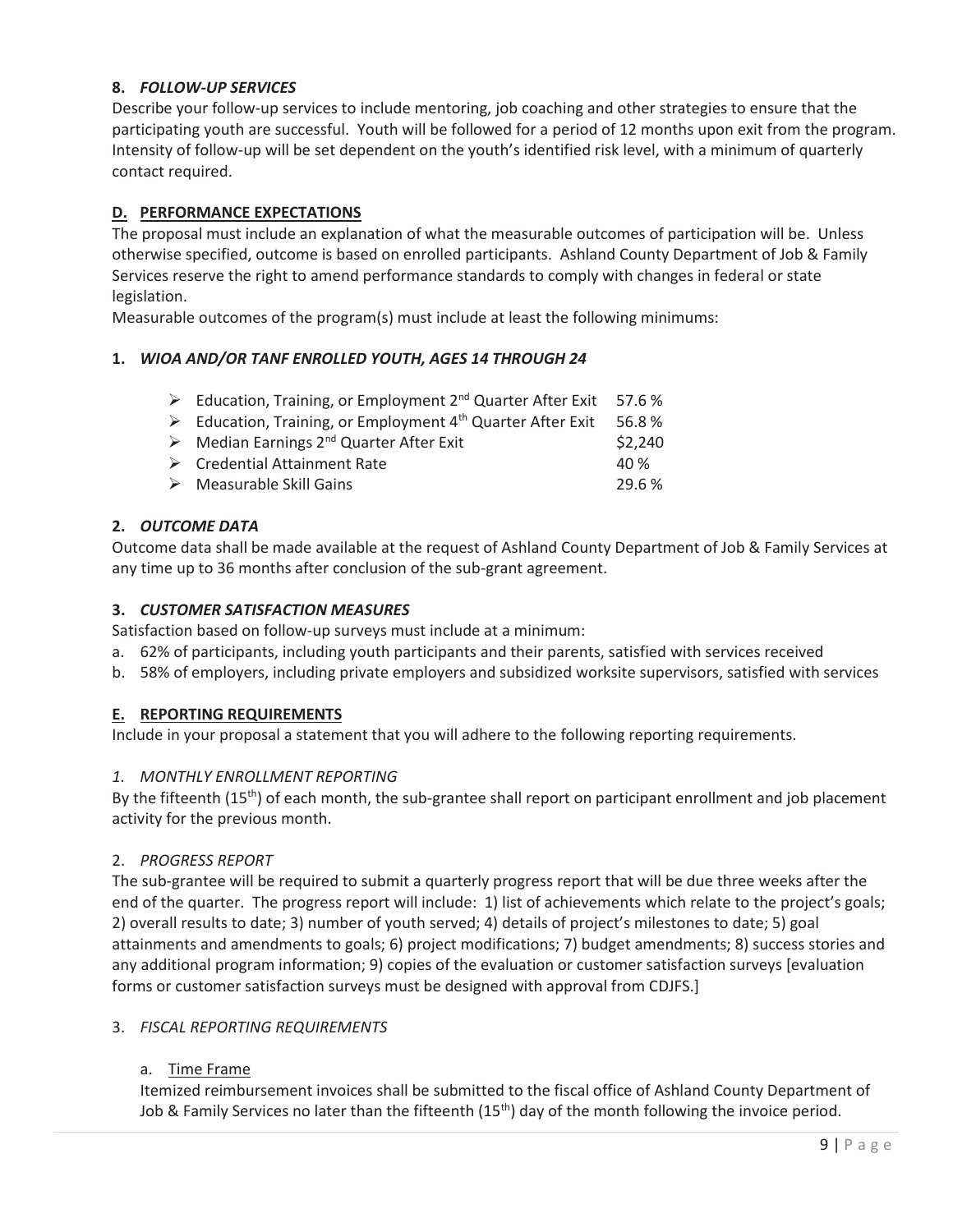# b. Close out/Final invoice

The invoice for each fiscal year (ending June 30) must be received by the Ashland County Department of Job and Family Services no later than August 15<sup>th</sup> of that year. Invoices received after August 15<sup>th</sup> may not be paid.

# **F. RECORD KEEPING:**

Describe how you will maintain files regarding all case management services to enrolled WIOA and/or TANF eligible youth, including but not limited to:

- 1. eligibility determination & documentation for both barrier and financial eligibility
- 2. on-going assessment of academic progress, vocational interest, aptitudes, and abilities
- 3. identification of existing and potential barriers to employment
- 4. assisting participants in developing vocational and career goals
- 5. verification of goal setting and progress on goal achievement
- 6. identification of deficiencies in leadership and citizenship
- 7. identification of deficiencies in family and community support systems
- 8. development of an Individual Service Strategy which will address all the above program elements
- 9. youth payroll records
- 10. youth supportive services records
- 11. financial records for the program including detailed invoices with supporting documents from sub-grantees if any

## **III. PROGRAM ADMINISTRATION**

Describe the Administrative entity and staffing. Include appropriate information such as organizational chart, job descriptions, resumes, corporation papers, Board of Director, or other items that will help describe the organization. Include information about agency processes or procedures regarding file security, fiscal control, and methods for awarding sub-grants.

# **IV. CAPACITY BUILDING**

Describe highlights and best practices from previous similar programs that the organization has operated including information about how Ashland County Department of Job & Family Services might assist with enhancing these highlights. Describe what areas of the programming need improvement. Include anticipated challenges. Then discuss what plans the organization must meet and overcome these challenges. Include anything learned from customer satisfaction surveys and how these might be used to improve the delivery of services to the target populations. Describe and/or list In-kind contributions that your organization provides to this project. Also include other resources your organization brings to this project such as other supplemental grants or donations that improve and/or increase your capacity to offer these services.

# **V. BUDGET AND BUDGET NARRATIVE**

Provide a budget narrative to communicate *clearly* how the funds will be utilized. Complete the budget forms according to the budget packet which is provided with this RFP. The budget shall be based on actual cost reimbursement and shall not reflect unit pricing. Budgets for In-school you and Out-of-school youth should be separate. Budgets should be submitted for each State Fiscal Year separately.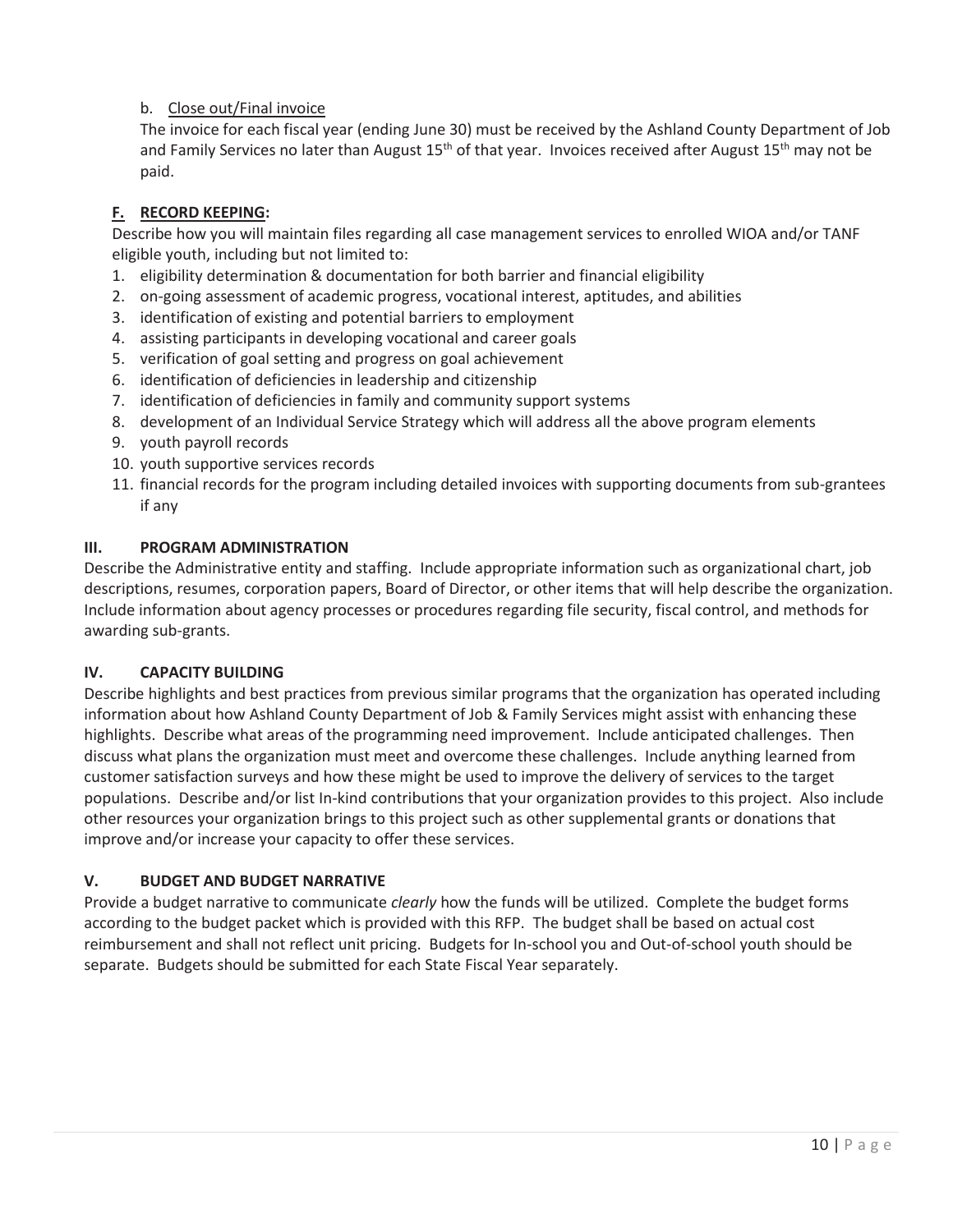# **VI. AVAILABLE FUNDS**

Workforce Innovation & Opportunity Act Funds (WIOA) up to \$150,000 and \$200,000 in Comprehensive Case Management and Employment Plan Temporary Assistance for Needing Families fund (CCMEP TANF) are available from July 1, 2022, through June 30, 2023, for servicing youth in Ashland County. The amount of any award is dependent upon availability of funding through allocations received from the Ohio Department of Job and Family Services. Funds may not be used to supplant existing programs; they may be used to create new services or alternate source of funds to further broaden the spectrum of at-risk youth who may be served in the county.

#### **VII. OPTIONAL ADDITIONAL INFORMATION**

Proposal may include additional information to supplement the narrative, as the writer deems necessary.

#### **PROPOSAL SUBMISSION**

#### **SUBMIT PROPOSALS TO:**

#### **Ashland County Department of Job & Family Services, 15 W 4th St., Ashland, Ohio 44805**

#### **NUMBER OF COPIES**

Submit the original proposal and (three) 3 copies. Original must not be permanently bound and must be without tabs.

# ¾ **DUE DATE: 4/14/2022**

#### **ADDITIONAL PROPOSAL SUBMISSION INFORMATION:**

- Proposal must be signed by an authorized representative of the proposing organization

- Proposal must be clearly written and responsive to this RFP

- Proposal will become the property of the Ashland County Department of Job & Family Services.

 - Ashland County Department of Job & Family Services assumes no obligation, no responsibility and no liability for costs incurred by the responders prior to the issuance of a signed sub-grant agreement.

#### **ADDITIONAL RESOURCES**

The Ashland County Department of Job & Family Services may, during the agreement period of this RFP, make additional resources available to supplement those provided in this initial procurement. Additional resources may be newly developed or become available due to existing allocations. Ashland County Department of Job & Family Services reserves the right to reopen negotiations with any selected respondent to this RFP without reissuance of this RFP should additional resources or allowable activities be identified.

### **EVALUATION CRITERIA**

#### **Evaluation of each proposal will be based on the following criteria:**

| <b>Points</b> | <b>Criteria</b>                                                                                                 |
|---------------|-----------------------------------------------------------------------------------------------------------------|
| 15            | Responsiveness to the RFP: format followed, each relevant item address, inclusion of all<br>required components |
| 10            | Experience and proven record with similar project/program of comparable size and scope                          |
| 10            | Qualifications: possesses the financial and technical resources to carry out the project                        |